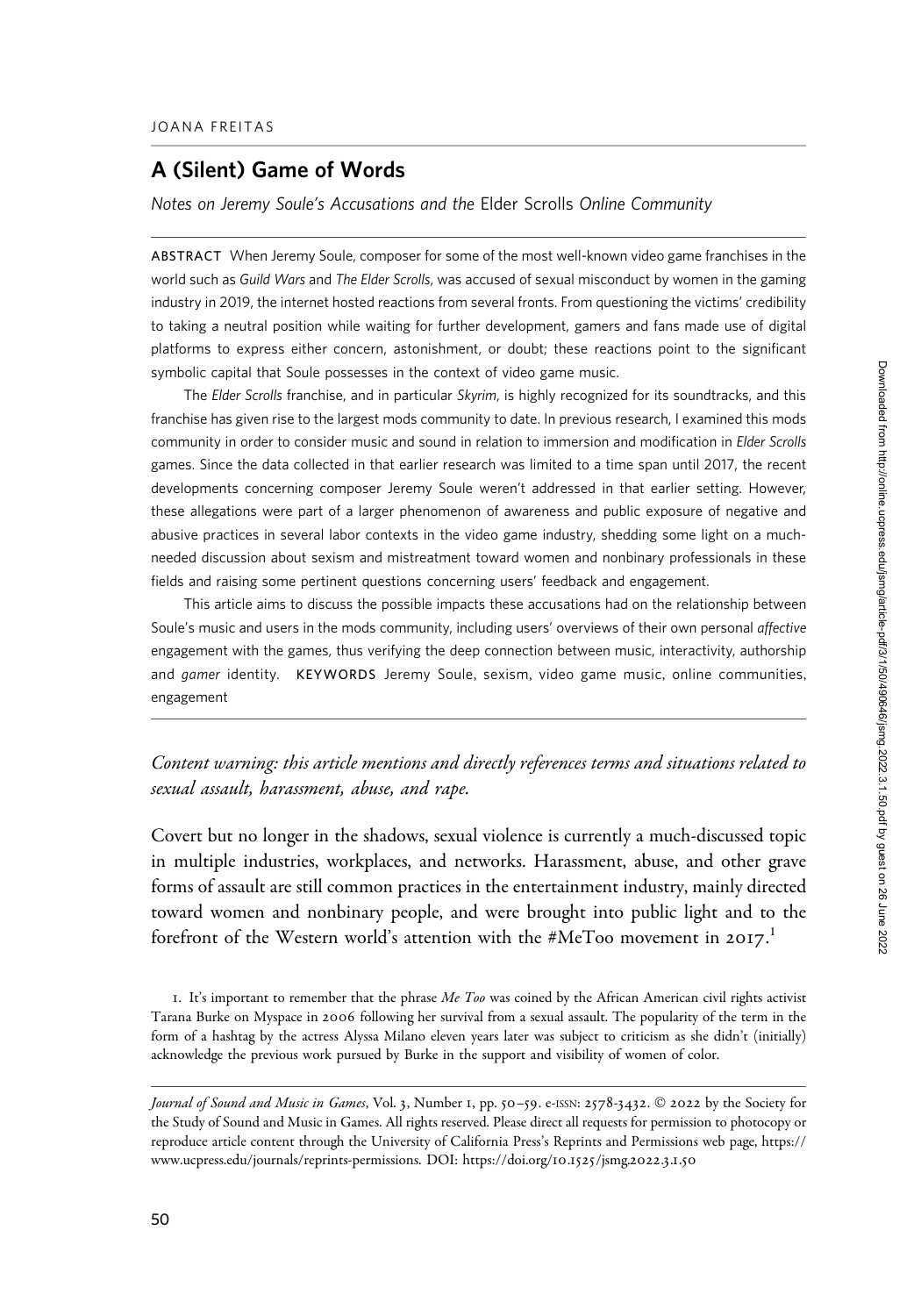People from several backgrounds—mainly actors, musicians, and other famous public figures—used the internet to share their own personal stories and experiences about sex crimes inflicted upon them and created a global online wave of testimonies connected by a single hashtag. Expanding past Twitter and other social media, #MeToo transformed itself into a social movement that left the screens and marched on the streets in several countries.<sup>2</sup> While these phenomena encouraged an active discussion and reflection on heteronormativity, patriarchy, toxic masculinity, and empowerment, their points can also be seen as the results of a progressive colonization of feminism by neoliberal standpoints, reinforcing (or restructuring) class, race, and gender gaps among women who, in the context of #MeToo, shared the same initial purpose.<sup>3</sup>

With institutional reactions to the "Weinstein effect," such as the founding of the nonprofit group Time's Up in 2018, sectors in the entertainment industry—mainly cinema and TV—have started to not only pave new roads toward equality, diversity, and labor justice but also create new ways to expose and criticize when what is being done isn't enough. $4$ 

The video game universe has had a slower start. In 2018, Keza MacDonald published an opinion in *The Guardian* stating that the video game industry "isn't yet ready for its #MeToo moment," highlighting a few isolated events: discreet dismissals of editors-inchief from IGN and video producers from Polygon and accusations of a sexist working environment in the Quantic Dream game studio.<sup>5</sup> Since then, the gaming industry has continued to catch up with other entertainment sectors.

In 2019, several victims in the gaming industry came out with their stories and personal experiences of abuse and harassment; in the same year, studios and companies faced legal actions against gender discrimination and sexist culture in the workplace.<sup>6</sup> In

2. Giti Chandra and Irma Erlingsdottir, eds., The Routledge Handbook of the Politics of the #MeToo Movement (London: Routledge, 2021).

3. Lisa Lazard, "Workplace Harassment, Hollywood's Casting Couch and Neoliberalism," in Sexual Harassment, Psychology and Feminism: #MeToo, Victim Politics and Predators in Neoliberal Times, ed. Lisa Lazard, 17–41 (Cham, Switzerland: Springer International, 2020), [https://doi.org/](https://doi.org/10.1007/978-3-030-55255-8_2)10.1007/978-3-030-55255-8\_2 (accessed November 10, 2021).

4. Shelley Cobb and Tanya Horeck, "Post Weinstein: Gendered Power and Harassment in the Media Industries," Feminist Media Studies 18, no. 3 (May 4, 2018): 489-91, [https://doi.org/](https://doi.org/10.1080/14680777.2018.1456155)10.1080/14680777.2018. [1456155](https://doi.org/10.1080/14680777.2018.1456155) (accessed November 10, 2021); Pamela Hutchinson, "#MeToo and Hollywood: What's Changed in the Industry a Year On?," Guardian, October 8, 2018, [http://www.theguardian.com/world/](http://www.theguardian.com/world/2018/oct/08/metoo-one-year-on-hollywood-reaction)2018/oct/08/metoo-one[year-on-hollywood-reaction](http://www.theguardian.com/world/2018/oct/08/metoo-one-year-on-hollywood-reaction) (accessed October 31, 2021).

5. Keza MacDonald, "The Video Games Industry Isn't Yet Ready for Its #MeToo Moment," Guardian, January 24, 2018, [http://www.theguardian.com/commentisfree/](http://www.theguardian.com/commentisfree/2018/jan/24/video-games-industry-metoo)2018/jan/24/video-games-industry-metoo (accessed October 31, 2021); The IGN Team. "A Statement from the IGN Team," IGN, November 15, 2017, [https://www.](https://www.ign.com/articles/2017/11/13/a-statement-from-the-ign-team) ign.com/articles/2017/11/13[/a-statement-from-the-ign-team](https://www.ign.com/articles/2017/11/13/a-statement-from-the-ign-team) (accessed October 31, 2021); Luke Plunkett, "Polygon Parts Ways with Nick Robinson Following Twitter Claims," Kotaku, October 8, 2017, [https://kotaku.com/](https://kotaku.com/polygon-parts-ways-with-nick-robinson-following-twitter-1797735272) [polygon-parts-ways-with-nick-robinson-following-twitter-](https://kotaku.com/polygon-parts-ways-with-nick-robinson-following-twitter-1797735272)1797735272 (accessed October 31, 2021); Keith Stuart, "Game Developer Quantic Dream Accused of "Toxic" and "Sexist" Working Environment," Guardian, January 15, 2018, http://www.theguardian.com/games/2018/jan/15[/game-developer-quantic-dream-accused-of-toxic-and](http://www.theguardian.com/games/2018/jan/15/game-developer-quantic-dream-accused-of-toxic-and-sexist-working-environment)[sexist-working-environment](http://www.theguardian.com/games/2018/jan/15/game-developer-quantic-dream-accused-of-toxic-and-sexist-working-environment) (accessed October 31, 2021).

6. Keza MacDonald, "Riot Games Employees Walk Out over Workplace Harassment Lawsuits," Guardian, May 7, 2019, http://www.theguardian.com/games/2019/may/07[/riot-games-employees-walk-out-over-workplace](http://www.theguardian.com/games/2019/may/07/riot-games-employees-walk-out-over-workplace-harassment-lawsuits)[harassment-lawsuits](http://www.theguardian.com/games/2019/may/07/riot-games-employees-walk-out-over-workplace-harassment-lawsuits) (accessed October 17, 2021).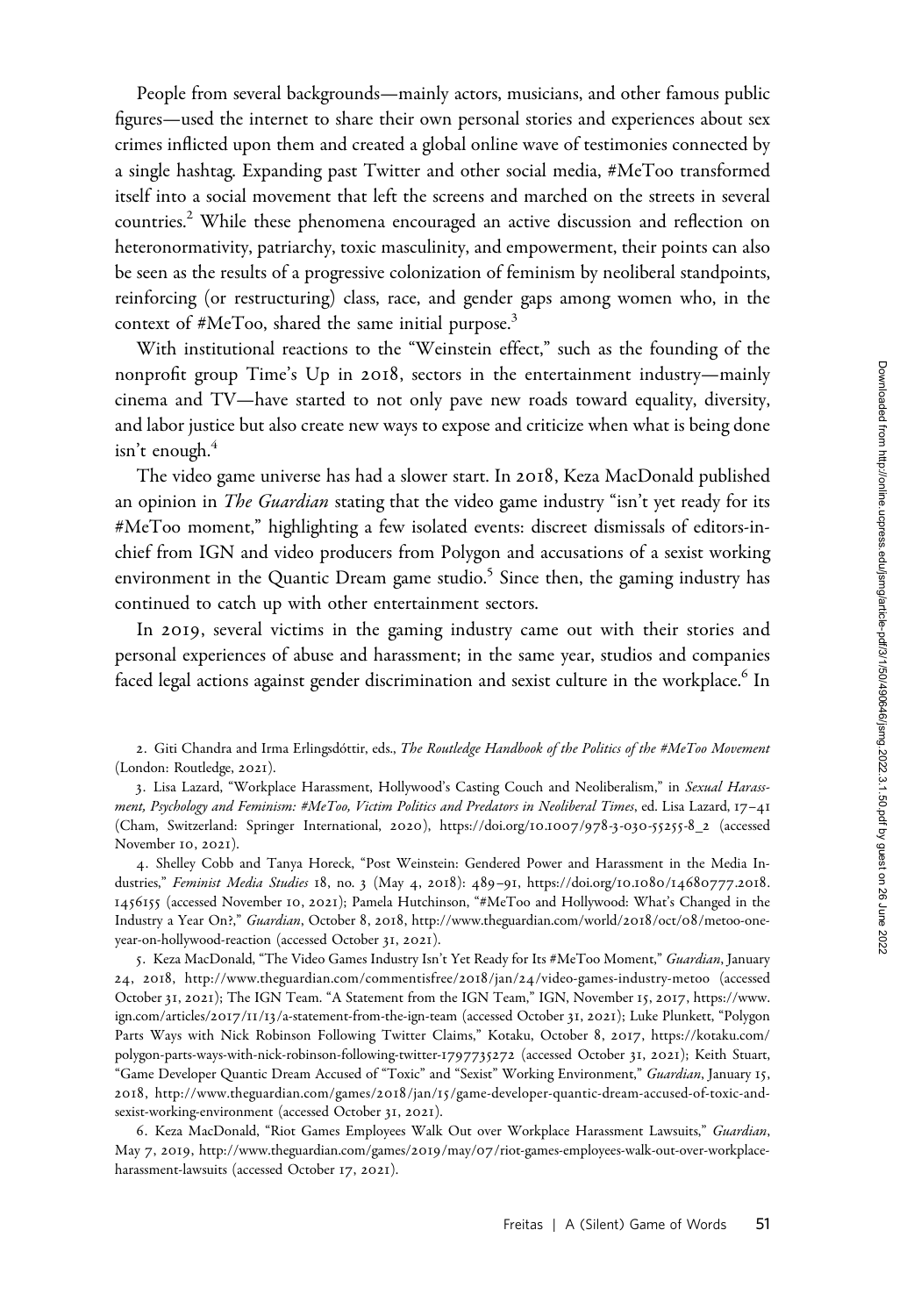a single day, three notable men in the game development world were accused of sexual assault, encouraged by the first testimony shared by game designer Nathalie Lawhead, who publicly named Jeremy Soule, composer for *Guild Wars, KOTOR*, and *The Elder* Scrolls, among other games.<sup>7</sup>

In almost 7,000 words, Lawhead posted on their personal blog an extensive account of their work process in a studio where Soule took advantage of their vulnerable position. Lawhead wrote:

He made advances on me and I explained that I didn't want this and wanted a friendship. He was very threatening, and didn't listen. He made it clear that it's "him or bust".

He raped me.

Throughout this time Jeremy acted like a victim, and blamed women he was in relationships with (or forced relationships on) for what he was doing.<sup>8</sup>

This statement was soon to be followed by the vocalist Aeralie Brighton on her Facebook page, where she shared Lawhead's blog post, declaring that she too was a victim of sexual assault and harassment by Jeremy Soule, and adding:

For all the people demanding proof in other posts, I hardly believe you'd like to see the video he sent me of him masturbating "for science"...or what about him asking me to come over to his home to demo mics at 11 pm at night and talk about other vocalists who all want to sleep with him.<sup>9</sup>

Commonly described as the "John Williams of video game music," Soule is an established name in the world of video game soundtracks, with a solid fanbase from various AAA video games.<sup>10</sup> These accusations—and what they evoked in the industry concerning the awareness of sexual crimes—were met with a diverse range of reactions and user feedback on online platforms.

In this article, I aim to briefly highlight the ways in which the shift in Soule's career and public figure following these accusations was met by users and modders regarding his music, both in-game and out. This article follows up on research conducted until 2017 on the Nexus Mods platform, in which I examined the musical production in the modding community surrounding The Elder Scrolls IV: Oblivion and The Elder Scrolls

7. The claims were first published by Kotaku in a tweet and a news article that were later supported by other websites, adding not only Jeremy Soule but also Alec Holowka (Night in the Woods developer) and Luc Shelton (worked on Gears of War 4) to the spotlight. Lauren Kaori Gurley, "Three Prominent Video Game Developers Accused of Sexual Assault in One Day," Vice, August 28, 2019, [https://www.vice.com/en/article/vb](https://www.vice.com/en/article/vb5dp4/three-prominent-video-game-developers-accused-of-sexual-assault-in-one-day)5dp4/three[prominent-video-game-developers-accused-of-sexual-assault-in-one-day](https://www.vice.com/en/article/vb5dp4/three-prominent-video-game-developers-accused-of-sexual-assault-in-one-day) (accessed November 10, 2021).

8. Nathalie Lawhead, "Calling Out My Rapist," The Candybox Blog, August 26, 2019, [http://www.](http://www.nathalielawhead.com/candybox/calling-out) [nathalielawhead.com/candybox/calling-out](http://www.nathalielawhead.com/candybox/calling-out) (accessed October 17, 2021).

9. Aeralie Brighton, "I wish I could say I was joking, but I have personally fallen prey to Jeremy Soule as well back in 2014," Facebook, August 26, 2019, [https://www.facebook.com/Aeralie/posts/](https://www.facebook.com/Aeralie/posts/2800156463332203)2800156463332203 (accessed October 17, 2021).

10. Jeremy Teo, "For Composers, Video Game Music Is about Living in the Moment," Sound of Life, May 18, 2020,<https://www.soundoflife.com/blogs/people/composers-video-game-music-about-living-in-the-moment> (accessed November 10, 2021).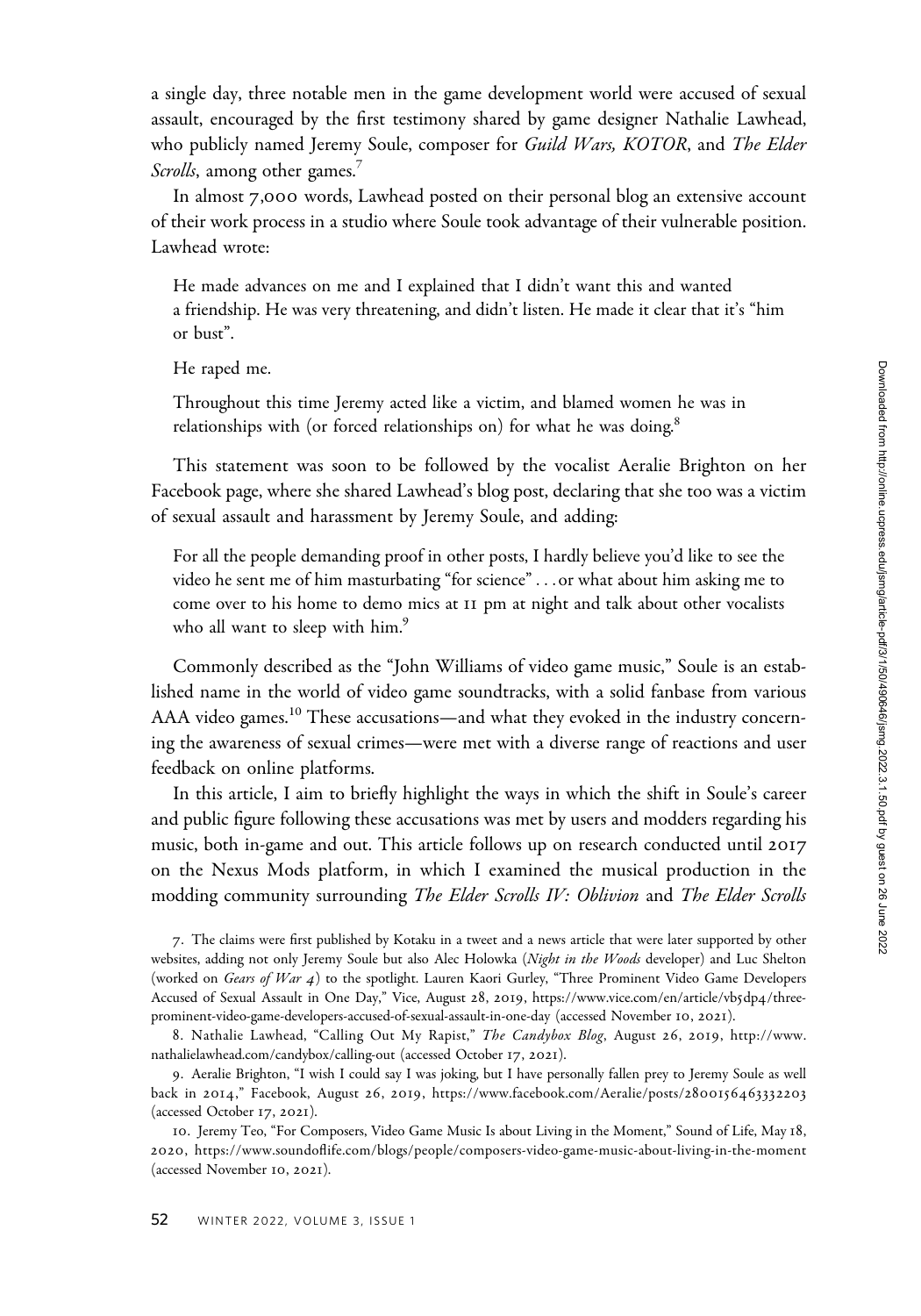V: Skyrim; this research was published in a previous article.<sup>11</sup> Did these accusations impact, in any way, the modders' relationships with Soule's music and their own musical productions? While the content on Nexus Mods does not display changing relationships with Soule's music, content on Reddit provides more insight into this question, and a wider range of perspectives and users' backgrounds. Taking into account Soule's own position in the video game music world, how did fans of both *The Elder Scrolls* and the composer's own works react to these statements, and how did these statements affect fans' relationships with these musical contents?

Marking its tenth anniversary in 2021 with several online initiatives, including a concert, Skyrim is one of the most well-known RPGs in video game history.<sup>12</sup> Skyrim and its 2006 predecessor, Oblivion, are also two of the most modded games, thus resisting the passing of time. On the Nexus Mods platform, more than 2,500 files appear in the audio and music categories for these two games combined.<sup>13</sup> A relatively small number of new mods have been added to these categories in the three years that have passed since my earlier research with this material; but updates to files, patches, or descriptions are still being made, as recently as the time of this writing (September 2021). The preceding investigation solely focused on original music (i.e., music composed to be added to the games) preexisting music, and "others," including mods related to the aural universe but without any music, which limited the data to under 600 mods. For the present context, I restricted the filter in the entire category to the most recent updates and added specific terms to be found either in titles, descriptions, file names and others, such as "rape," "assault," "accusation," or "charge." While some mods include the term "Soule"—and those that do so all refer to Jeremy Soule as the main inspiration for their own mod, in terms of style, aesthetics, and compositional patterns, or just to praise him—none had any update made in order to mention the offense.

Only the mod The Northerner Diaries - Immersive Edition (Music by Jeremy Soule) uploaded by ak0d—updated on November 16, 2019, and which inserts tracks from Soule's album The Northerner Diaries into Skyrim-included an edit to its description:

## All credit goes to Jeremy Soule. Find the Northerner Diaries here: [https://jeremysoule.](https://jeremysoule.bandcamp.com/album/the-northerner-diaries-symphonic-sketches) [bandcamp.com/album/the-northerner-diaries-symphonic-sketches](https://jeremysoule.bandcamp.com/album/the-northerner-diaries-symphonic-sketches)

Edit: for some reason Jeremy Soule's bandcamp has been totally obliterated. The album is still available on amazon (sucks, but at least it exists). $14$ 

11. Joana Freitas, "Kill the Orchestra: On Music, Mods, and Immersion in The Elder Scrolls on the Nexus Mods Platform," Journal of Sound and Music in Games 2, no. 2 (April 2021): 22–41, [https://doi.org/](https://doi.org/10.1525/jsmg.2021.2.2.22)10.1525/jsmg.2021.2. 2.[22](https://doi.org/10.1525/jsmg.2021.2.2.22) (accessed November 10, 2021).

12. "The Elder Scrolls Skyrim 10th Anniversary Fan Celebration," official website, [https://elderscrolls.bethesda](https://elderscrolls.bethesda.net/en/skyrim10) [.net/en/skyrim](https://elderscrolls.bethesda.net/en/skyrim10)10 (accessed September 7, 2021).

13. For the purpose of this article, I have also included in the search criteria the category of Skyrim's Special Edition.

14. Description for The Northerner Diaries - Immersive Edition (Music by Jeremy Soule), mod uploaded by user akod, Nexus Mods, August 9, 2019, [https://www.nexusmods.com/skyrimspecialedition/mods/](https://www.nexusmods.com/skyrimspecialedition/mods/28108?tab=description)28108? [tab](https://www.nexusmods.com/skyrimspecialedition/mods/28108?tab=description)=[description](https://www.nexusmods.com/skyrimspecialedition/mods/28108?tab=description) (accessed September 7, 2021).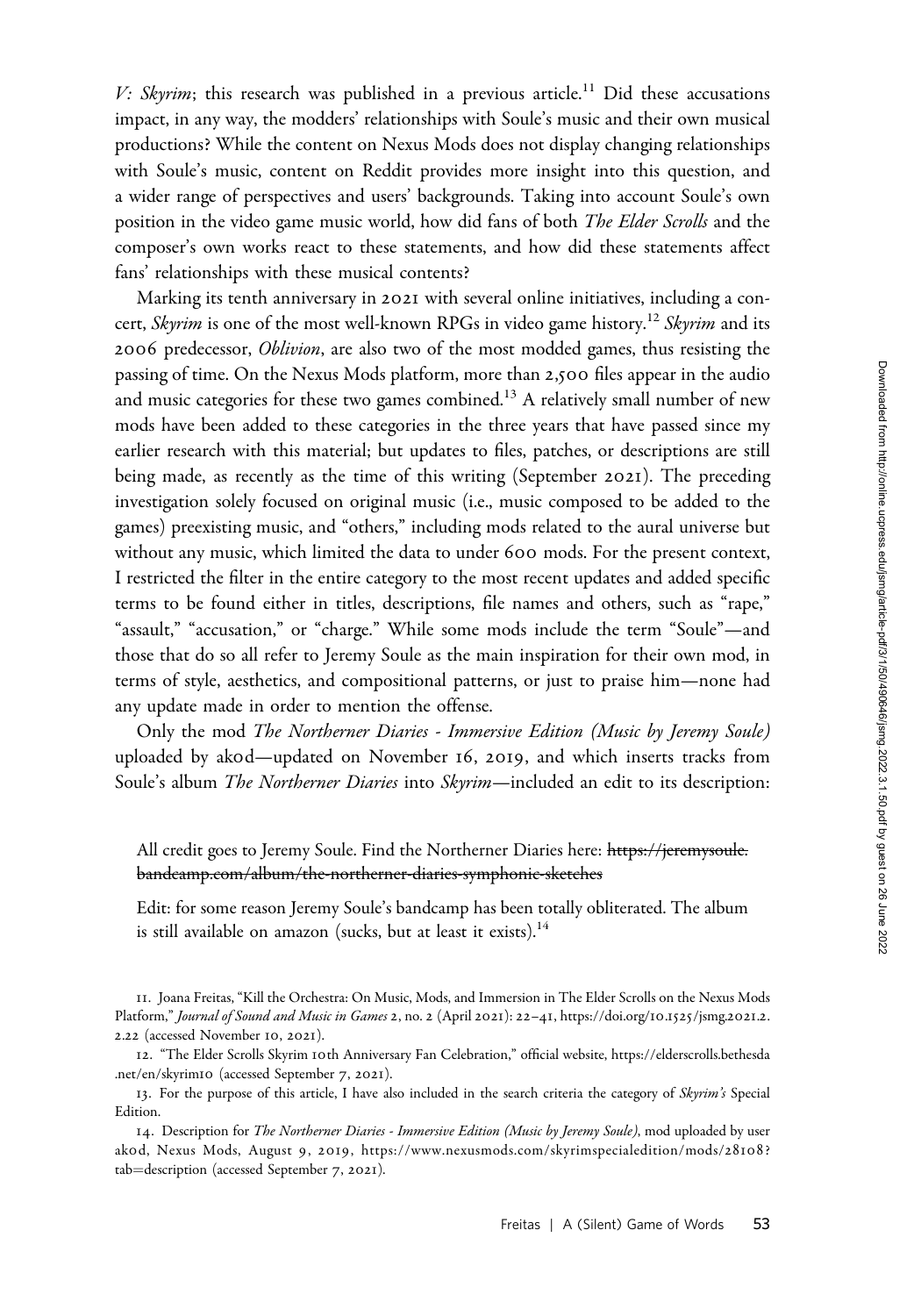The user myztikrice replied to this edit in June 2020, commenting that "he's had sexual misconduct allegations made against him," but then two further replies dismissed the fact and focused again on Soule's Bandcamp page.<sup>15</sup>

Since the Nexus Mods platform is primarily used for sharing, downloading, and keeping up with mods and their creators, this apparent discretion or even absence of Soule's acts is relatively unsurprising. It's most likely that both mod authors and users mainly access and engage with this platform for its general purpose, restricting it for modonly related content and not any further discussion and/or posts that arise from external contexts. By contrast, this news was met with much more engagement on the biggest forum of the internet, Reddit.



FIGURE 1. A meme posted in the subreddit The Elder Scrolls by user DenRing with the caption "current mood" following the news on Soule's accusations (August 28, 2019, [https://www.](https://www.reddit.com/r/ElderScrolls/comments/cwj59n/current_mood/) [reddit.com/r/ElderScrolls/comments/cwj](https://www.reddit.com/r/ElderScrolls/comments/cwj59n/current_mood/)59n/current\_mood/, accessed September 7, 2021).

<sup>15.</sup> Myztrikrice, comment on The Northerner Diaries - Immersive Edition (Music by Jeremy Soule) mod, Nexus Mods, June 20, 2019, [https://www.nexusmods.com/skyrimspecialedition/mods/](https://www.nexusmods.com/skyrimspecialedition/mods/28108?tab=posts&BH=0)28108?tab=[posts&BH](https://www.nexusmods.com/skyrimspecialedition/mods/28108?tab=posts&BH=0)=[0](https://www.nexusmods.com/skyrimspecialedition/mods/28108?tab=posts&BH=0) (accessed September 7, 2021).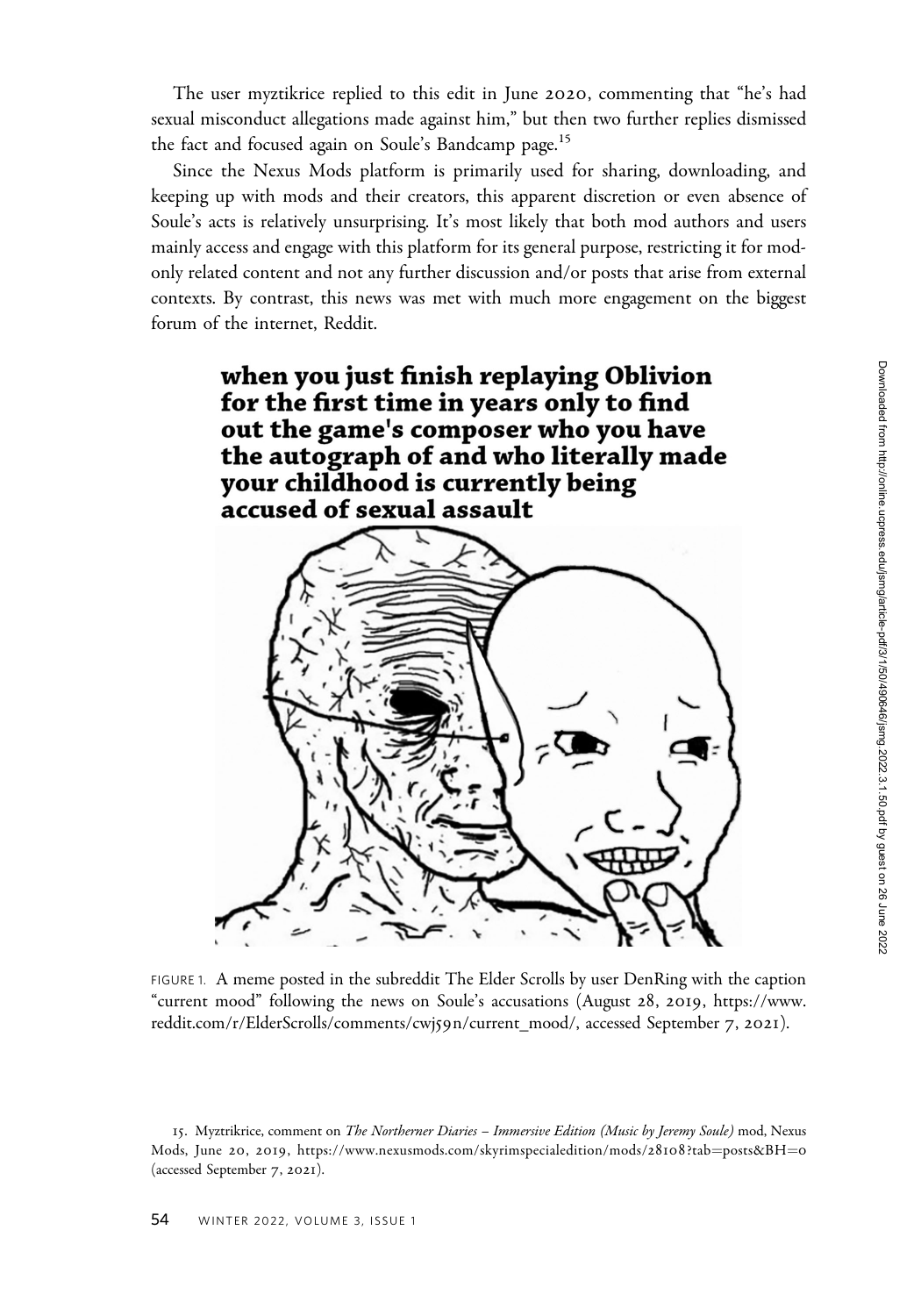By making a general search on Reddit, not restricted by any threads or subreddits, for combinations with Jeremy Soule's name, I encountered twenty-six entries spread across fifteen different subreddits, mainly on r/skyrim and r/ElderScrolls.<sup>16</sup> Some of these entries were directly about Jeremy Soule's allegations—either news or opinions from external sources—while others were discussion threads, including comments and memes (see Figure 1). Common points can be found in several posts, namely doubting the victim's testimony, stating "innocent until proven guilty," shock or sadness in favor of the composer, and even the uncertainty of the soundtracks' quality for the next installments.<sup>17</sup> The dismissal of Lawhead's experience and discrediting of the designer's testimony are common but unsurprising messages in many of these comments; such stances are not exclusive to the gamer community and are integral to several misogynistic online spaces. The victims' "lack of evidence," among other arguments, is assumed to be a futile attempt to be famous and to destroy Soule's career—these common accusations in order to discredit a survivor are "emblematic of how the economy of visibility functions."<sup>18</sup>

Other comments and reactions focus on waiting for further development by Soule and/or Lawhead, aiming to stay on "neutral ground." Still other users fully support Lawhead and the difficult process of telling a traumatic event that not only included sexual assault but also workplace abuse (from crunching to lack of payment).

On a curious note, the single thread about Jeremy Soule's accusation on the subreddit r/GirlGamers, titled "Yet another beloved game tainted for me," directly mentions Lawhead's writings on the composer's inspiration for his music. Lawhead wrote:

He talked about the mystical power women hold over men with sex. How men are helpless and they need sex. How he needs sex, and a relationship, so he can write his music. He talked about how composing is sexual, and how he will write about sex as inspiration in his music. He talked about how performing music is very sexual. He wrote songs about women that he had relationships with this way. What he does to women, is what inspires his music.<sup>19</sup>

In addition to supportive comments for Lawhead and general discomfort over this situation in the "Yet another beloved game tainted for me" thread, user ryan0585 suggested two versions of the music mod *Immersive Music* in order to replace Skyrim's original soundtrack: "Here are two mods for Skyrim lovers on PC for replace the soundtrack. No game needs to be ruined on account of one moron. Can't believe people think

<sup>16</sup>. These are, namely, r/skyrim, r/ElderScrolls, r/Guildwars2, r/WeinsteinEffect, r/BethesdaSoftworks, r/stupidpol, r/GamerGhazi, r/SRSGaming, r/AfterTheLoop, r/GirlGamers, r/Games, r/Morrowind, r/gamemusic, r/ VideoGamesArt, and r/Feminism.

<sup>17.</sup> Besides a few mentions in these entries about Jeremy Soule's work with Bethesda for The Elder Scrolls VI, I encountered another seven threads that were directly about the future of the upcoming sequel's music. In these, users manifest their concern about how these allegations will sever the composer's ties with the studios or whether the next composer (probably Inon Zur, due to his work with *The Blades*) will follow Soule's styles and aesthetics.

<sup>18</sup>. Nelanthi Hewa, "The Mouth of the Internet, the Eyes of the Public: Sexual Violence Survivorship in an Economy of Visibility," Feminist Media Studies, May 5, 2021, 1-12, [https://doi.org/](https://doi.org/10.1080/14680777.2021.1922483)10.1080/14680777.2021. [1922483](https://doi.org/10.1080/14680777.2021.1922483) (accessed November 10, 2021).

<sup>19</sup>. Lawhead, "Calling Out My Rapist."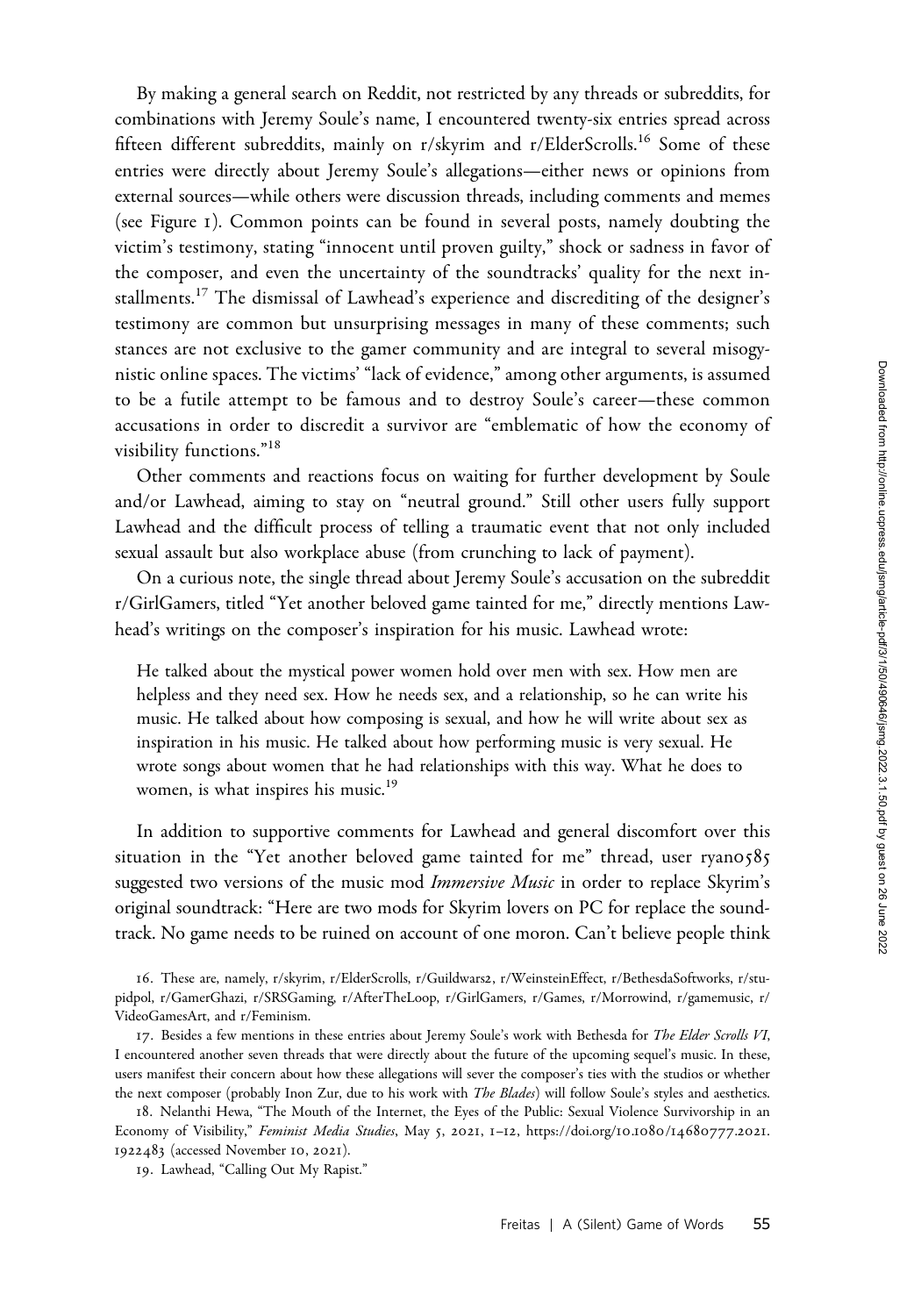they can still treat others this way, and get away with it."<sup>20</sup> This is an isolated and curious comment, especially since no other threads mention the use of mods or other means for an active removal of the games' music. $^{21}$  This thread in the GirlGamers subreddit thereby combines two somewhat uncommon points: the overall acceptance and understanding of the victim's side, and a mods-based alternative for enjoying the games without Soule's music as a *shadow*.

A common point that appears in several threads is the feeling that Soule's music is "tainted" after users learn of his allegations, or even the depression this knowledge can cause for some fans.<sup>22</sup> As mentioned before, sadness is generally expressed in favor of the composer, but certain threads with dozens of comments place that feeling of sadness in a larger context of disappointment and even bending of fandom and personal enjoyment. For example:

[...] and recently, I discovered that there were sexual misconduct/rape allegations been made against him. This is so upsetting to me, because this music was my life. I genuinely listened to Skyrim atmospheres for hours at a time when I was depressed last year, and the score for this game has gotten me through so much in life. What do I do with this information now? Music is such an emotional part of ourselves. I don't know how to enjoy the game fully. I know I should be able to because it's made by a lot of people. It's still a work of art. But I have mixed feelings about the music now and it really, really upsets me.<sup>23</sup>

These types of posts are met with comments and suggestions about how to still appreciate both the games and the soundtrack by trying to separate the work of art from the artist, thus trying to ensure that music doesn't come from the composer, but rather that this music already existed in the game's universe. Such comments seem to relate gameplay with affective engagement without prior social context, therefore ignoring (or not taking into account) the background of the games' own elements, namely their creators and specific contexts, and enabling the game's virtual aura by actively developing a relationship of interactivity and personal identification with the (musical) narrative on

20. Comment in the subreddit Gamer Girls, uploaded by the user ryan0585, Reddit, August 27, 2019 [https://www.](https://www.reddit.com/r/GirlGamers/comments/cw89g5/yet_another_beloved_game_tainted_for_me/) reddit.com/r/GirlGamers/comments/cw89g5[/yet\\_another\\_beloved\\_game\\_tainted\\_for\\_me/](https://www.reddit.com/r/GirlGamers/comments/cw89g5/yet_another_beloved_game_tainted_for_me/) (accessed September 7, 2021). A following comment by a user (deleted) also states: "If you're on PC, just download one of the fantasy music mod packs. Then you can still enjoy it."

21. The only mention I found about mods besides the one I detailed above is from a user (deleted) who commented, "I was already using music replacement mods since he stole money from me (and many others) in order to fund his MIDI-replacement subscription service called Roland Cloud," referring to the Kickstarter campaign Jeremy Soule started from which backers never saw results. The thread can be found in the subreddit Skyrim, uploaded by the user armin\_scientoonist, Reddit, October 10, 2019, [https://www.reddit.com/r/skyrim/comments/](https://www.reddit.com/r/skyrim/comments/dgpovw/allegations_against_jeremy_soule_made_me_really/) [dgpovw/allegations\\_against\\_jeremy\\_soule\\_made\\_me\\_really/](https://www.reddit.com/r/skyrim/comments/dgpovw/allegations_against_jeremy_soule_made_me_really/) (accessed September 7, 2021).

22. Two examples of threads that contain these points are: post in the subreddit Elder Scrolls, uploaded by the user KhajiitHasWares2077, Reddit, August 29, 2019, [https://www.reddit.com/r/ElderScrolls/comments/cx](https://www.reddit.com/r/ElderScrolls/comments/cx0k3j/true_or_false_i_feel_bad_for_those_that_feel/)0k3j/ [true\\_or\\_false\\_i\\_feel\\_bad\\_for\\_those\\_that\\_feel/](https://www.reddit.com/r/ElderScrolls/comments/cx0k3j/true_or_false_i_feel_bad_for_those_that_feel/) (accessed October 31, 2021); post in the subreddit Skyrim, uploaded by the user armin\_scientoonist, Reddit, October 10, 2019, [https://www.reddit.com/r/skyrim/comments/dgpovw/](https://www.reddit.com/r/skyrim/comments/dgpovw/allegations_against_jeremy_soule_made_me_really/) [allegations\\_against\\_jeremy\\_soule\\_made\\_me\\_really/](https://www.reddit.com/r/skyrim/comments/dgpovw/allegations_against_jeremy_soule_made_me_really/) (accessed September 7, 2021).

23. Post in the subreddit Skyrim, uploaded by the user armin\_scientoonist, Reddit, October 10, 2019, [https://www.reddit.com/r/skyrim/comments/dgpovw/allegations\\_against\\_jeremy\\_soule\\_made\\_me\\_really/](https://www.reddit.com/r/skyrim/comments/dgpovw/allegations_against_jeremy_soule_made_me_really/) (accessed September 7, 2021).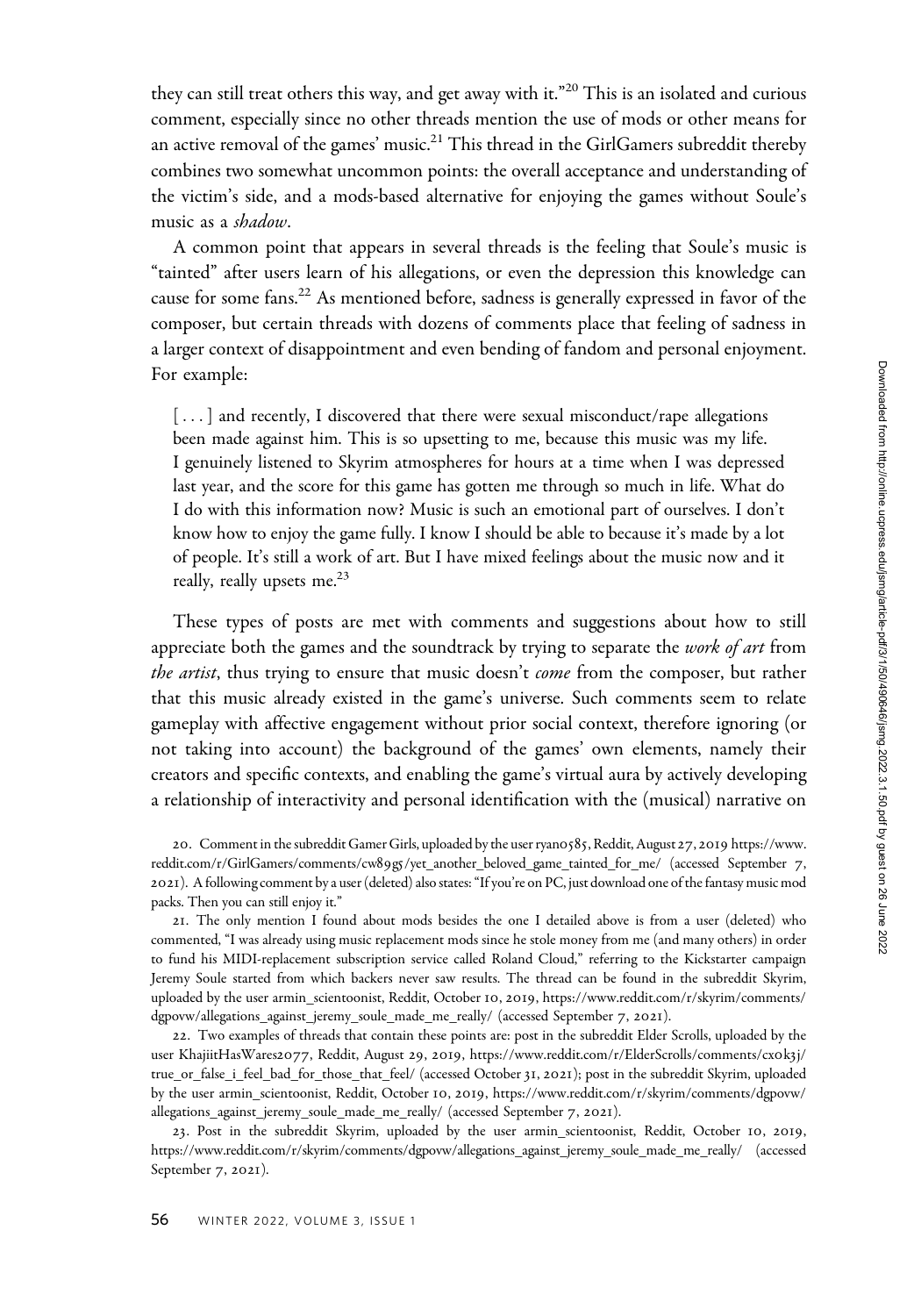screen. It is not my objective to delve into this issue of art versus artist in detail, as it is quite complex and outside of the scope of this article. It is worth noting, however, that these defense mechanisms are shaped by the same political perspective seen earlier in the #MeToo movement. Feminists or not, many users actively pursue this argument in order to keep appreciating their musical daily lives, aiming to maintain their own guilt-free morale. In the wake of this movement, the issue of "what to do with the abusers whose art we like"—although not a new problem—appeared in many forms and applied to artists such as the Rolling Stones, Michael Jackson, and Kevin Spacey, among many others.<sup>24</sup>

Therefore, even if users completely boycott Jeremy Soule from their personal bubbles of media and entertainment, most of them will follow their moral compass to annul the negative and oppressive background of the artist for their own cultural consumption. This internal process is also a result of a likely unawareness of the disconnection between feminist empowerment and patriarchal dominance:

So what we need is a non-zero sum approach to this question, one that can account for the fact that an artwork can be both aesthetically pleasurable and politically disgusting, and that because of historical and ongoing/worsening patriarchy in our aesthetic norms and artistic practices, this is the only way for us to engage with and consume art and remain accountable for white supremacy, patriarchy, and other ongoing forms of systemic domination.<sup>25</sup>

As previously mentioned, misogyny, sexism, and oppressive discourses are still ingrained in the gaming community. Most of the threads about Soule's allegations refused to embrace the victim's testimony or chose to wait for further details in the legal process that should have been followed. Some users expressed their discontent with the composer's actions, but only if the allegations were true, thus negotiating internalized sexism with an idea of gender awareness.

Ultimately—as of the time of this writing—these charges fell into the void. Soule only replied a few days later to Lawhead's accusation by denying it: "These II year old allegations are false. I am shocked and saddened that these outrageous claims have been made," and also to Brighton by stating, "I don't agree with her point of view, and I'm not at liberty to discuss."<sup>26</sup> The composer's media pages went inactive or were closed down after the allegations, and not much has been heard of Soule since; nine threads on Reddit were posted asking about his whereabouts and about the future of The Elder Scrolls VI, a project that will most likely not involve Soule.

24. Jeet Heer and Jo Livingstone, "Woody Allen, #MeToo, and the Separation of Art and Artist," New Republic, February 2, 2018, https://newrepublic.com/article/146876[/woody-allen-metoo-separation-art-artist](https://newrepublic.com/article/146876/woody-allen-metoo-separation-art-artist) (accessed November 10, 2021); Amanda Hess, "How the Myth of the Artistic Genius Excuses the Abuse of Women," New York Times, November 10, 2017, [https://www.nytimes.com/](https://www.nytimes.com/2017/11/10/arts/sexual-harassment-art-hollywood.html)2017/11/10/arts/sexual-harassment[art-hollywood.html](https://www.nytimes.com/2017/11/10/arts/sexual-harassment-art-hollywood.html) (accessed November 10, 2021).

25. Robin James, "Must Be Love on the Brain?: Feminist Responses to the 'Can We Separate Artwork from Artist' Question in the Era of #MeToo Popular Feminisms," Journal of Popular Music Studies 32, no. 4 (November 2020): 75–94, [https://doi.org/](https://doi.org/10.1525/jpms.2020.32.4.75)10.1525/jpms.2020.32.4.75 (accessed November 10, 2021).

26. D'Anastasio, "Two Women Accuse Skyrim Composer."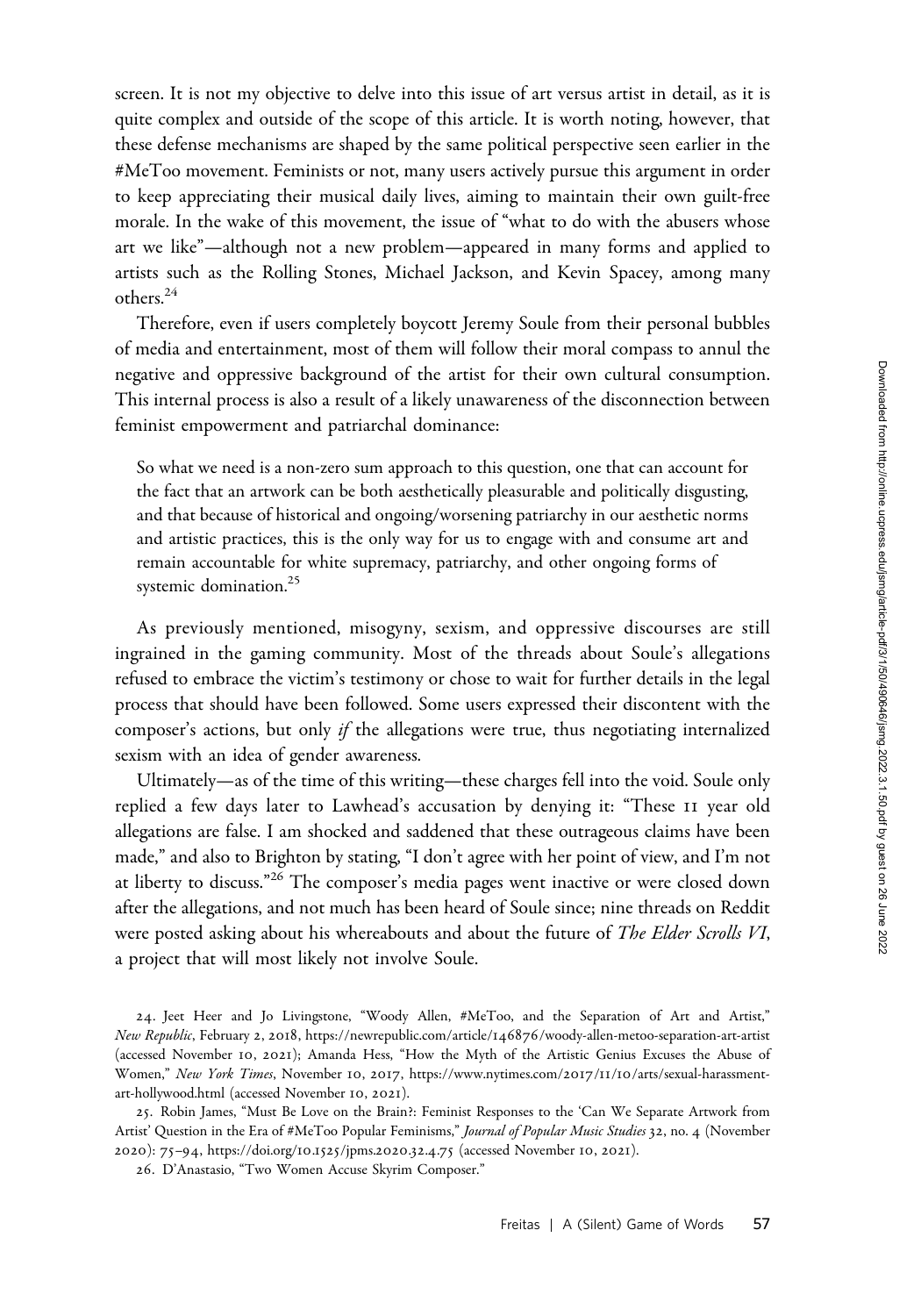Nevertheless, these accusations were key for a much-needed awareness in the gaming industry, both in labor conditions and gender equality, with more people speaking out on sexism, discrimination, and harassment. A recent example is the case at Activision Blizzard, where a sexual harassment scandal started when California's Department of Fair Employment and Housing filed a lawsuit claiming that the studio created a culture of "constant sexual harassment."<sup>27</sup> The industry has begun to concern itself with gender discrimination, but sexism in gaming is far from over.  $\blacksquare$ 

## BIBLIOGRAPHY

- Brighton, Aeralie. "I wish I could say I was joking, but I have personally fallen prey to Jeremy Soule as well back in 2014." Facebook, August 26, 2019. Accessed October 17, 2021. [https://www.](https://www.facebook.com/Aeralie/posts/2800156463332203) [facebook.com/Aeralie/posts/](https://www.facebook.com/Aeralie/posts/2800156463332203)2800156463332203.
- Chandra, Giti, and Irma Erlingsdottir, eds. The Routledge Handbook of the Politics of the #MeToo Movement. London: Routledge, 2021.
- Cobb, Shelley, and Tanya Horeck. "Post Weinstein: Gendered Power and Harassment in the Media Industries." Feminist Media Studies 18, no. 3 (2018): 489–91. Accessed November 10, 2021. [https://doi.org/](https://doi.org/10.1080/14680777.2018.1456155)10.1080/14680777.2018.1456155.
- D'Anastasio, Cecilia. "Two Women Accuse Skyrim Composer Jeremy Soule of Sexual Misconduct." Kotaku, August 28, 2019. Accessed November 10, 2021, via the Internet Archive. [https://web.](https://web.archive.org/web/20200830185457/https://kotaku.com/two-women-accuse-skyrim-composer-jeremy-soule-of-sexual-1837677315) archive.org/web/20200830185457[/https://kotaku.com/two-women-accuse-skyrim-composer](https://web.archive.org/web/20200830185457/https://kotaku.com/two-women-accuse-skyrim-composer-jeremy-soule-of-sexual-1837677315)[jeremy-soule-of-sexual-](https://web.archive.org/web/20200830185457/https://kotaku.com/two-women-accuse-skyrim-composer-jeremy-soule-of-sexual-1837677315)1837677315.
- Good, Owen S. "Night in the Woods Co-Creator Alec Holowka Has Died." Polygon, September 1, 2019. Accessed November 10, 2021. [https://www.polygon.com/](https://www.polygon.com/2019/9/1/20843561/alec-holowka-dies-night-in-the-woods)2019/9/1/20843561/alec[holowka-dies-night-in-the-woods.](https://www.polygon.com/2019/9/1/20843561/alec-holowka-dies-night-in-the-woods)
- Heer, Jeet, and Jo Livingstone. "Woody Allen, #MeToo, and the Separation of Art and Artist." New Republic, February 2, 2018. Accessed November 10, 2021. [https://newrepublic.com/article/](https://newrepublic.com/article/146876/woody-allen-metoo-separation-art-artist) 146876[/woody-allen-metoo-separation-art-artist](https://newrepublic.com/article/146876/woody-allen-metoo-separation-art-artist).
- Hess, Amanda. "How the Myth of the Artistic Genius Excuses the Abuse of Women." New York Times, November 10, 2017. Accessed November 10, 2021. [https://www.nytimes.com/](https://www.nytimes.com/2017/11/10/arts/sexual-harassment-art-hollywood.html)2017/11/ 10[/arts/sexual-harassment-art-hollywood.html.](https://www.nytimes.com/2017/11/10/arts/sexual-harassment-art-hollywood.html)
- Hewa, Nelanthi. "The Mouth of the Internet, the Eyes of the Public: Sexual Violence Survivorship in an Economy of Visibility." Feminist Media Studies, 2021, 1–12. Accessed November 10, 2021. [https://doi.org/](https://doi.org/10.1080/14680777.2021.1922483)10.1080/14680777.2021.1922483.
- Hollister, Sean. "California Sues Activision Blizzard over a Culture of 'Constant Sexual Harassment.'" The Verge, July 22, 2021. Accessed November 10, 2021. [https://www.theverge.com/](https://www.theverge.com/2021/7/22/22588215/activision-blizzard-lawsuit-sexual-harassment-discrimination-pay)2021/7/22/ 22588215[/activision-blizzard-lawsuit-sexual-harassment-discrimination-pay.](https://www.theverge.com/2021/7/22/22588215/activision-blizzard-lawsuit-sexual-harassment-discrimination-pay)
- Jackson, Lara. "Two Women Accuse Skyrim Composer of Sexual Misconduct." GameByte, August 29, 2019. Accessed November 10, 2021. [https://www.gamebyte.com/skyrim-composer-accused](https://www.gamebyte.com/skyrim-composer-accused-of-rape-doesnt-agree-with-alleged-victims-point-of-view/)[of-rape-doesnt-agree-with-alleged-victims-point-of-view/.](https://www.gamebyte.com/skyrim-composer-accused-of-rape-doesnt-agree-with-alleged-victims-point-of-view/)

27. Sean Hollister, "California Sues Activision Blizzard over a Culture of 'Constant Sexual Harassment,'" The Verge, July 2 2, 2021, https://www.theverge.com/2021/7/22/22588215[/activision-blizzard-lawsuit-sexual](https://www.theverge.com/2021/7/22/22588215/activision-blizzard-lawsuit-sexual-harassment-discrimination-pay)[harassment-discrimination-pay](https://www.theverge.com/2021/7/22/22588215/activision-blizzard-lawsuit-sexual-harassment-discrimination-pay) (accessed November 10, 2021). It's important to note that this scandal is still highly covered at the time of this writing. Well-known people in the company, including the CEO, left their positions, as many streamers and other online users took a stand concerning the MMORPG World of Warcraft. Composer Russell Brower altered his Twitter page by "banning" Blizzard's logo and adding a second sentence to his biography: "Composer, Music Director, Conductor – World of Warcraft, Diablo III, StarCraft II. Wish I could get those 12 years of my life back." (July 26, 2021, via the Internet Archive, [https://web.archive.org/web/](https://web.archive.org/web/20210726130339/https://twitter.com/Russell_Brower) 20210726130339[/https://twitter.com/Russell\\_Brower,](https://web.archive.org/web/20210726130339/https://twitter.com/Russell_Brower) accessed November 10, 2021)